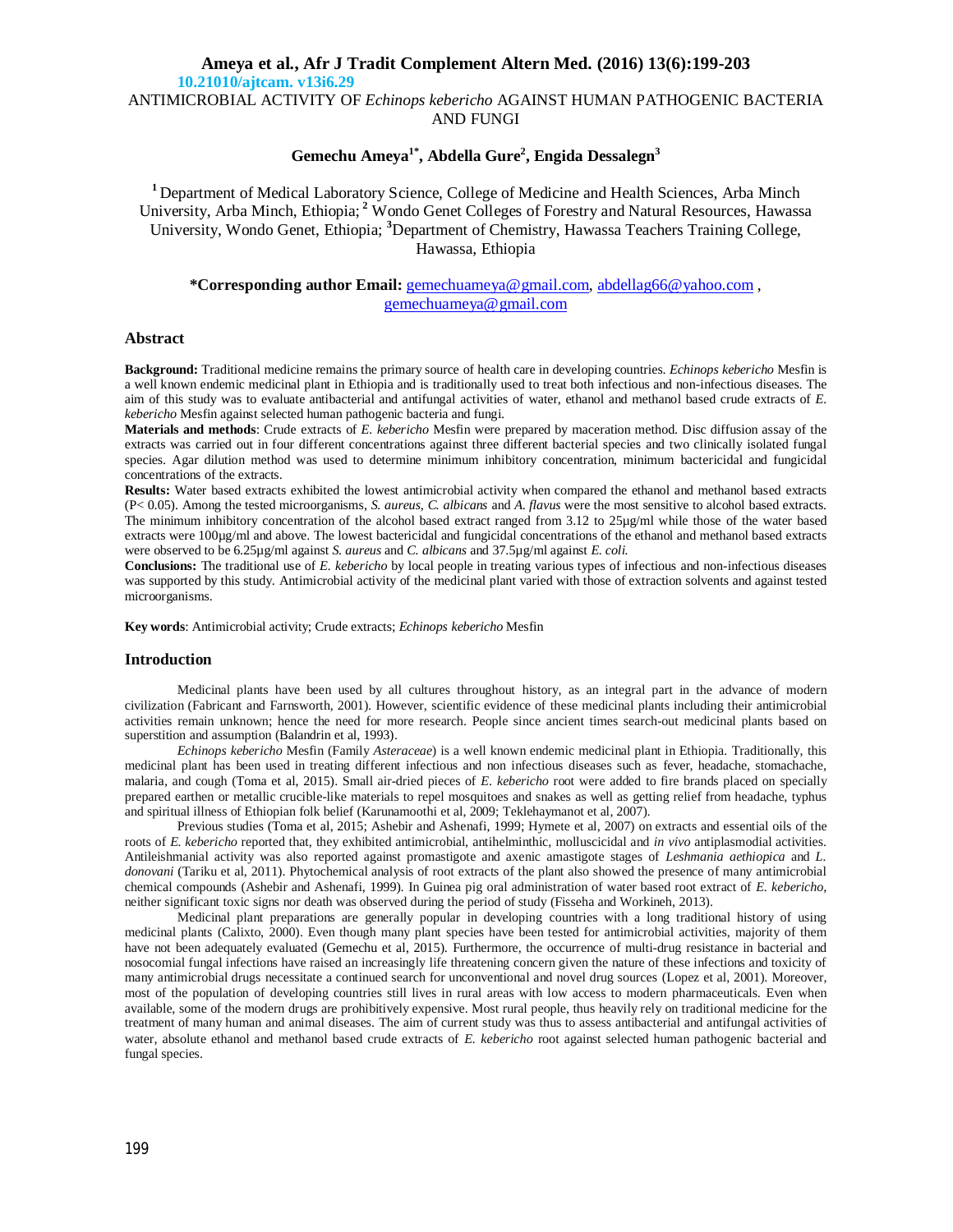## **Ameya et al., Afr J Tradit Complement Altern Med. (2016) 13(6):199-203 10.21010/ajtcam. v13i6.29**

**Materials and methods Study design** 

*In-vitro* experimental study of antibacterial and antifungal activity of *E. kebericho* root crude extracts was carried out using disc diffusion and agar dilution methods to determine minimum inhibitory concentration (MIC), minimum bactericidal concentrations (MBC) and minimum fungicidal concentrations (MFC). Positive and negative controls were used to monitor the antimicrobial activities of the extracts in all the assays. All measurements were repeated three times and mean  $\pm$  SD was used to describe the measurements.

## **Collection and extraction of Plant Materials**

Roots of *E. kebericho* Mesfin were collected from Hawassa market, southern Ethiopia. The identity of the plant was ascertained by a plant taxonomist and specimen was deposited at the National Herbarium, Department of Biology, Addis Ababa University Herbarium with voucher number of GA001/15. The roots of the medicinal plant were cut into smaller pieces followed by thorough washing under running tap water. The root pieces were finally rinsed twice with sterile distilled water. The root pieces were then dried in an oven at  $40^{\circ}$ C. The dried root pieces were ground into fine powder using electric grinder. About 20 gm of fine

powder was suspended in 200 mL of each of the three solvents Ethanol absolute (AVONDALE LABORATORIES Ltd.,

England), Methanol absolute (LOBA CHMIE Pvt. Ltd., India) and distilled water separately in sterilized screw capped 500 mL glass bottles. The suspensions were shaken using orbital shaker for 12 hours at room temperature. The suspensions were filtered using sterilized WHATMAN NO. 1 filter paper (**Figure 1**). The crude extracts were then dried by evaporation under vacuum in rotary evaporator kept at 40 ºC. The powder of the crude extracts obtained using the three extraction solvents (Water, ethanol and methanol) were weighed and dissolved in distilled water to prepare a stock solution of 200µg/ml and stored at a temperature of -20 ºC until further use (Handa et al, 2008; Parekh et al, 2005).



**Figure 1:** Root of *Echinops kebericho* Mesfin grinding, after grinding to fine powder and filtered extract (From left to right)

#### **Determination of disc diffusion assay**

In all the assay methods, *S. aureus* (*ATCC*-25923), *E. fecalis* (*ATCC*-29212) and *E. coli* (*ATCC*-25922), and clinical isolates of *C. albicans* and *A. flavus* were used to screen antimicrobial activities of the crude root extracts. Mueller Hinton agar medium and Sabouraud's dextrose agar (SDA) were used to carry out disc diffusion assay of antibacterial and antifungal activities, respectively.

For the purpose of conducting disc diffusion assay, crude extracts of root obtained using ethanol, methanol and water as extraction solvents were prepared at concentrations of 10, 20, 40 and 80 µg/ml. Diffusion discs of approximately 6mm diameter were prepared from WHATMAN NO. 1 filter paper and sterilized by autoclaving followed by drying in an oven. Ten microliter of each concentration of crude extracts was impregnated on separate sterile disc using sterile micropipette tips and stored at 4<sup>o</sup>C in separate sterile containers. Then, disc diffusion assay was carried out according to (Jorgensen et al, 1999; Salie et al, 1996) methods. Agar plates with Gentamycin (10 µg/disk) (HI-MEDIA, India) and Ketoconazole (10 µg/disk) (HI-MEDIA, India) disc were placed were used as positive control for bacteria and fungi, respectively. Agar plates on which blank discs impregnated only with the respective solvents were placed were used as negative control. All the plates were prepared in triplicates and incubated at 27 °C for 48 hrs and 37 ºC for 24 hrs for fungi and bacteria, respectively. At the end of the incubation periods the diameter of the zone of inhibition in each of the inoculated plates was measured to evaluate the antifungal and antibacterial activity of all the plant extracts.

#### **Determination of MIC**

Agar dilution method was used to determine the MIC of the root extracts. Equal amount of the stock solution of 200 µg/ml was added into a double strength sterilized molten Mueller Hinton agar and SDA after cooling to 45<sup>o</sup>C in water bath followed by two fold serial dilution to obtain 100, 50, 25, 12.50, 6.25, 3.125 and 1.56 µg/ml. Each of the diluted mixture of the crude root extract and agar was aseptically poured to sterile 90 mm Petri dish and let to solidify. Then, the plates were aseptically inoculated with a 3 mm

loopful of 0.5 McFarland standard diluted suspension of each test microorganism. The plates were then incubated at 37  $\degree$ C for 24 hrs

and at  $27^{\circ}$ C for 48hrs for bacteria and fungi, respectively. The minimum dilution of the root extracts that completely inhibited the growth of each test organism was taken as the MIC. Control treatments comprised of agar plates prepared by pouring sterilized Mueller Hinton agar and SDA with and without the extraction solvents inoculated with the test organisms.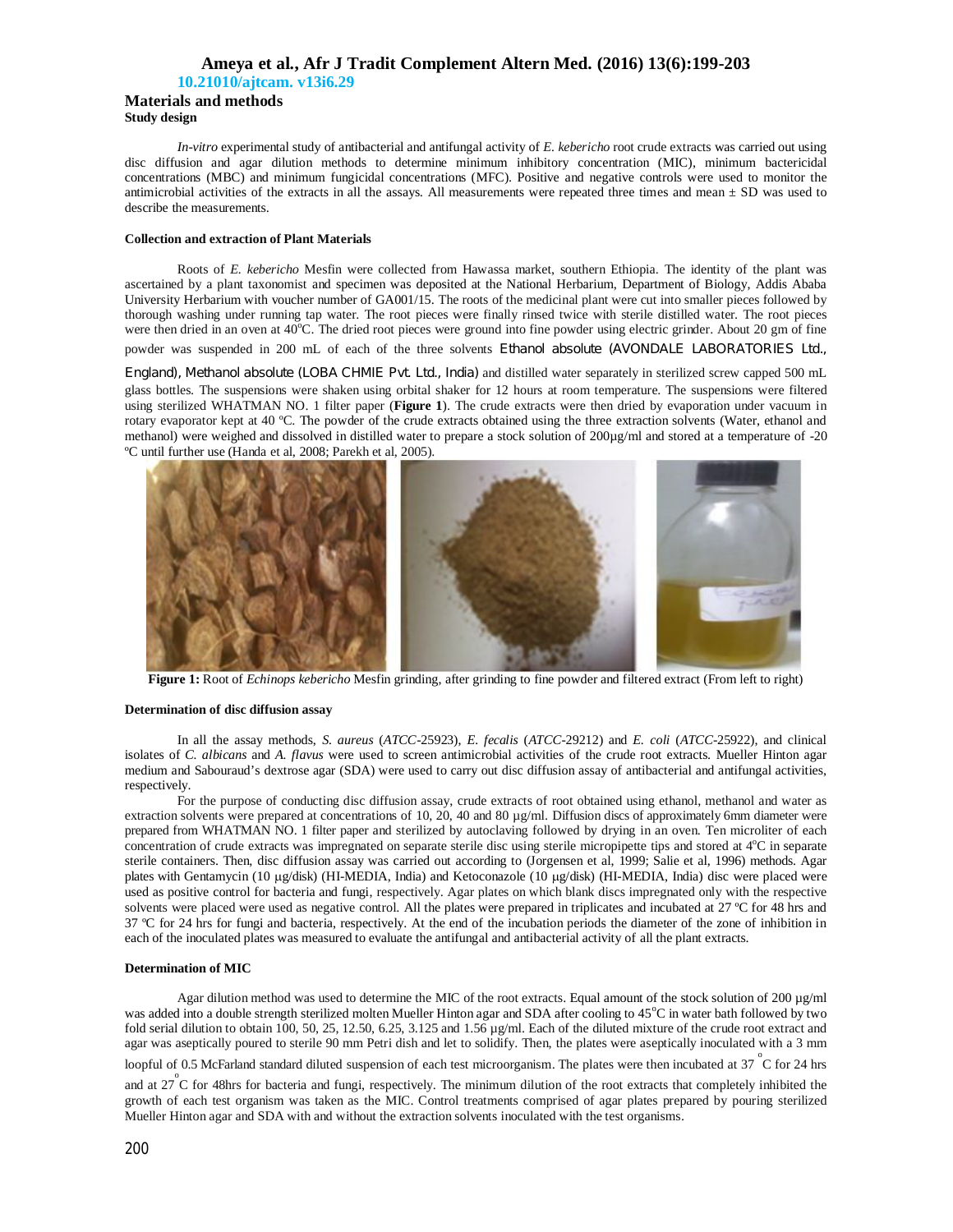## **Ameya et al., Afr J Tradit Complement Altern Med. (2016) 13(6):199-203**

#### **10.21010/ajtcam. v13i6.29**

## **Determination of minimum bactericidal and fungicidal concentration**

Concentration of the crude root extract determined as MIC, the concentration preceding the MIC and one more concentration between the MIC and the preceding concentration were used to determine the MBC and MFC. Then, concentrations of the root extracts were adjusted in nutrient broth and Sabouraud's dextrose broth in 10 mL sterilized test tubes followed by inoculation with the test microorganisms by transferring one loopful of the suspension of each microorganism. The inoculated test tubes were then incubated at 37 ºC for 24 hrs for bacteria; and for 48hrs at 27 ºC for fungi.

After incubation, to confirm the absence of microorganisms in each of the cultures, each liquid culture was subcultured by transferring a loopful of the culture to sterile Mueller-Hinton agar and SDA plates. The inoculated plates were incubated at the same temperatures used for incubation of the liquid cultures. A control comprised the test organisms grown on agar plates poured with sterilized agar medium with and without the respective extraction solvents (water, ethanol and methanol) (CLSI, 2009).

**Table 1**: Antimicrobial activity of *E. kebericho* extracts against pathogenic bacteria and fungi using disc diffusion methods.

|                     | Extra | Extract<br>concentrat | Zone of Inhibition (mm)<br>$\bullet$ |                  |                  |                       |                  |  |
|---------------------|-------|-----------------------|--------------------------------------|------------------|------------------|-----------------------|------------------|--|
| ction               |       |                       | <b>Bacterial</b> species             |                  |                  | <b>Fungal Species</b> |                  |  |
| solve               |       | ion                   | S. aureus                            | E. coli          | E. faecalis      | A. flavus             | C. albicans      |  |
| nts                 |       | $(\mu g/ml)$          |                                      |                  |                  |                       |                  |  |
|                     | 10    |                       |                                      |                  |                  |                       |                  |  |
| Water               | 20    |                       |                                      |                  |                  |                       |                  |  |
|                     | 40    |                       |                                      |                  |                  |                       |                  |  |
|                     | 80    |                       | $8.33 \pm 0.57$                      |                  |                  |                       |                  |  |
|                     | 10    |                       | $12.66 \pm 0.57$                     | ۰                |                  | $10.33 \pm 2.08$      | $11.33 \pm 1.14$ |  |
| Ethanol             | 20    |                       | $14.00 + 1.00$                       | ٠                |                  | $12.33 + 0.57$        | $12.66 + 1.52$   |  |
|                     | 40    |                       | $16.33 \pm 0.57$                     |                  | $8.33 \pm 0.57$  | $14.00 \pm 1.73$      | $16.33 \pm 0.57$ |  |
|                     | 80    |                       | $19.33 \pm 1.15$                     | $9.66 \pm 0.57$  | $11.66 \pm 0.57$ | $17.33 \pm 1.52$      | $18.66 \pm 1.52$ |  |
|                     | 10    |                       | $11.33 + 1.15$                       |                  |                  | $11.00 + 1.00$        | $11.00 + 1.00$   |  |
| Methanol            | 20    |                       | $13.00 \pm 1.00$                     | ٠                |                  | $13.33 \pm 1.52$      | $13.00 \pm 0.00$ |  |
|                     | 40    |                       | $15.66 \pm 0.57$                     |                  | $11.33 \pm 1.52$ | $16.00 \pm 1.00$      | $16.66 \pm 2.08$ |  |
|                     | 80    |                       | $18.00 \pm 1.00$                     | $8.66 \pm 0.57$  | $14.00 \pm 1.00$ | $18.66 \pm 0.57$      | $20.33 \pm 0.57$ |  |
|                     |       |                       |                                      |                  |                  |                       |                  |  |
| Positive control    |       | $22.33 \pm 0.57$      | $20 \pm 0.00$                        | $17.00 \pm 1.00$ | $22.33 \pm 0.57$ | $23.66 \pm 0.57$      |                  |  |
| Negative<br>control |       |                       |                                      |                  |                  |                       |                  |  |

 $(-)$  = No activity; Values are mean of inhibition zone (mm)  $\pm$  S.D of three replicates

#### **Statistical analysis**

For disc diffusion assay, all the measurements were replicated three times and the results were presented as mean  $\pm$  SD. To compare the impacts of the extraction solvents and the difference in sensitivity of the test microorganisms, one-way analysis of variance was used. The statistical analysis was carried out by using SPSS version 16; and P-values < 0.05 were considered statistically significant.

## **Results**

The MIC of the medicinal plant ranged from 3.12 to 25µg/ml in alcohol based extracts but it was higher in the water based extracts. The MIC of water based extracts of *E. kebericho*, against *S. aureus* was 100µg/ml. At this concentration, the water based extracts did not inhibit the rest of the tested microorganisms. On the other hand, for the ethanol and methanol based extracts, the MIC were 3.125µg/ml, 6.25µg/ml and 25µg/ml in the case of *S*. *aureus*, *C*. *albicans* and *E. coli,* respectively (Table 2)

In the disc diffusion assay, the ethanol and methanol crude extracts of the roots of *E*. *kebericho* showed significant higher antimicrobial activities ( $P < 0.05$ ) as compared to water based extracts (Table 1). The water based extracts exhibited inhibitory effects only against *S. aureus* at the concentration of 80 µg/ml. Ethanol and methanol based extracts exhibited high antimicrobial activities against *S. aureus, C*. *albicans* and *A*. *flavus* while lower antimicrobial activities were observed against *E. coli*. *Entrococcus faecalis* was inhibited by ethanol and methanol based root extracts at concentrations of 40 and 80µg/ml, respectively.

In general, there was no significant difference  $(P> 0.05)$  between antimicrobial activities of methanol and ethanol based extracts against the tested microorganisms. The widest zone of inhibition  $(20.33 \pm 0.57)$  mm was observed in the case of methanol based extracts against *C*. *albicans* while the narrowest was observed in the case of *E. coli.* Antimicrobial activity of the root extract showed significant difference (P< 0.05) between *S. aureus* and the other tested bacterial species (*E. coli* and *E*. *faecalis*). In contrast, there was no significant difference between *A. flavus* and *C. albicans* with regards to their sensitivity towards the root extracts of *E*. *kebericho* (Table 1).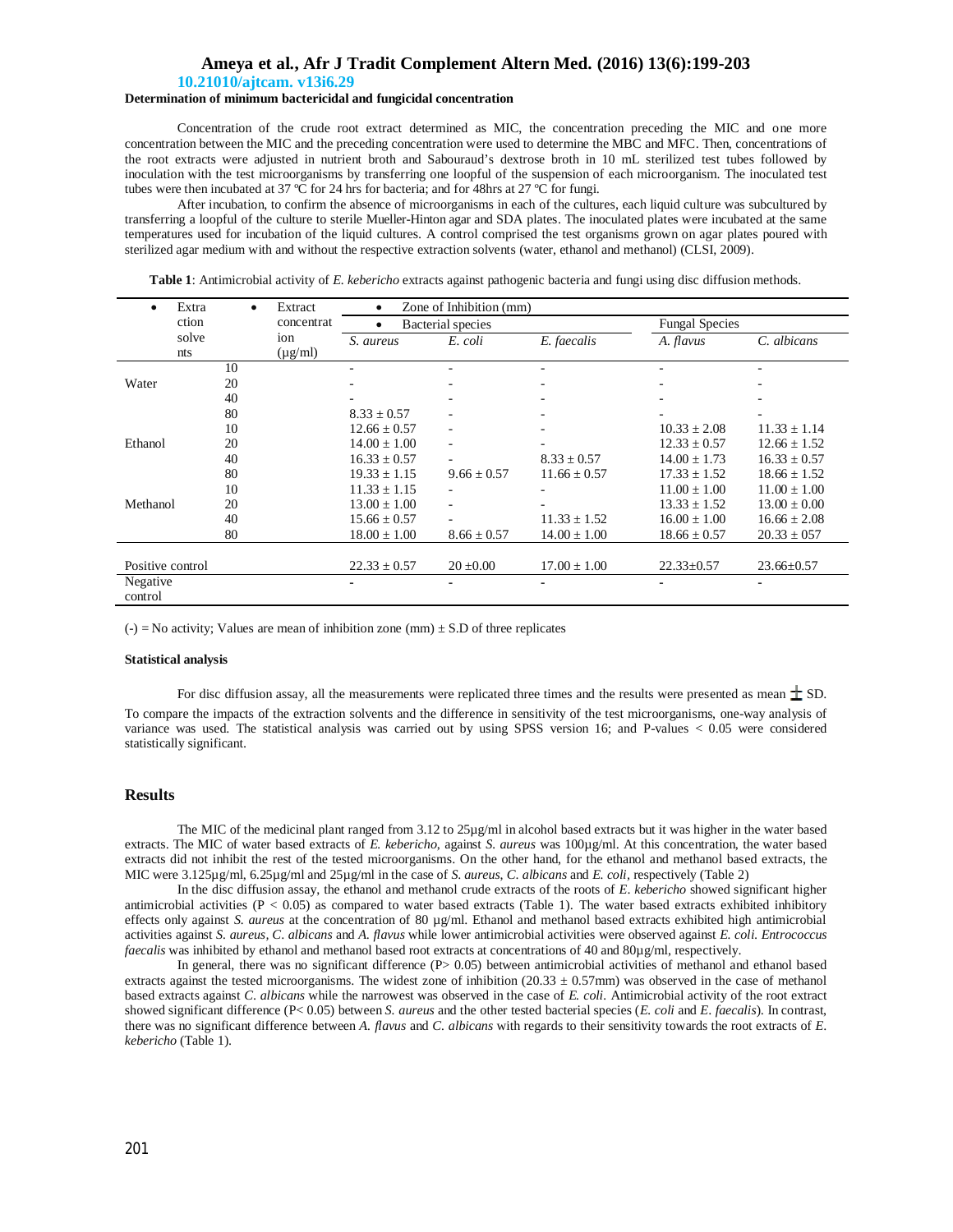## **Ameya et al., Afr J Tradit Complement Altern Med. (2016) 13(6):199-203**

## **10.21010/ajtcam. v13i6.29**

**Table 2**: Average minimum inhibitory concentrations, minimum bactericidal and fungicidal concentrations of *E. kebericho* in three different extraction solvents

|                |                | $MIC, MBC$ and $MFC$ ( $\mu\alpha$ /ml) |         |             |                       |             |  |  |
|----------------|----------------|-----------------------------------------|---------|-------------|-----------------------|-------------|--|--|
| Assay methods  | <b>Extract</b> | <b>Bacterial species</b>                |         |             | <b>Fungal species</b> |             |  |  |
|                | solvent        | S. aureus                               | E. coli | E. faecalis | A. flavus             | C. albicans |  |  |
|                | Water          | 100.00                                  | *       | $\ast$      | $\ast$                | $\ast$      |  |  |
| MIC .          | Ethanol        | 3.12                                    | 25.00   | 12.50       | 12.50                 | 6.25        |  |  |
|                | Methanol       | 3.12                                    | 25.00   | 12.50       | 6.25                  | 3.12        |  |  |
|                | Water          | $\ast$                                  | $\ast$  | $\ast$      | $\ast$                | $\ast$      |  |  |
| <b>MBC/MFC</b> | Ethanol        | 6.25                                    | 37.5    | 18.75       | 22.92                 | 12.50       |  |  |
|                | Methanol       | 9.37                                    | 37.5    | 18.75       | 12.50                 | 6.25        |  |  |

(\*) = No inhibitory or bactericidal/fungicidal activity at 100µg/ml, MIC=Minimum inhibition concentration, MBC=Minimum bactericidal concentration, MFC= Minimum fungicidal concentration

#### **Discussion**

In this study, variation was observed based on the extraction solvent used, the concentration of the extracts used and the species of the test microorganisms. Alcohol extracts of *E. kebericho* at 80µg/ml showed comparable antimicrobial activity with the positive control against *S. aureus A. flavus* and *C. albicans*. Conversely, water based extracts showed weak antimicrobial activity. Methanol and ethanol are more effective solvents in extracting phenolic compounds (Flavonoids anthocyanins, and phenolic acids) than water. Different studies (Das et al, 2010; Kim et al, 2005) emphasized the importance of these phenolic compounds in the antimicrobial activity of plant extracts. Therefore, the higher polyphenols present in alcohol based extracts of *E. kebericho* may have contributed to stronger antimicrobial activity of these extracts when compared with the water based extract. Alcohols are also good preservatives which provide a particularly effective way of maximizing the bioavailability of the actives extracted from the plant. Besides, alcohols are effective in extracting slightly non-polar (used for both polar and non polar) compounds. Polyphenol oxidase that inactivates polyphenol is not inactivated when water is used as extraction solvent, which may also be another possible reason why antimicrobial activities of water based extracts were weaker than those of the alcohol based ones (Shan et al, 2007; Lapornik et al, 2001).

*E. coli* was the most resistant microorganism while *S*. *aureus* was the most sensitive to the extracts of the medicinal plant. Antimicrobial studies also showed that Gram-negative bacteria show a higher resistance to plant extracts than Gram-positive bacteria. This may be due to the variation in the cell wall structures of Gram-positive and Gram-negative bacteria (Kim et al, 2005). Presence of potential efflux pumps inhibitors in gram negative bacteria may also be the possible cause of resistance (Hsieh et al, 1998).

The highest sensitivity of *S. aureus* to the crude root extracts of *E. kebericho* could be due to its thick peptidoglycan layer which is more receptive to antibiotics than the Gram-negative bacteria (Hsieh et al, 1998). Despite being gram positive, *E*. *faecalis* has both intrinsic and acquired antibiotic resistance as well as the presence of several virulence determinants and its ability to survive in adverse environments may have contributed to its resistance to the extracts of the medicinal plant [Franz et al, 2001; Reid et al, 2001).

The MIC, MBC and MFC assays strengthened the assertion that water is a poor solvent for extraction of phytochemicals from *E. kebericho*. However, the fact that higher concentrations of the water based extracts produced antimicrobial activities against *S*. *aureus* conforms to the traditional practice of treating several diseases caused by this microorganism with the various preparations from the roots of *E*. *kebericho*.

Even though people have been using this medicinal plant for a long period of time, the effective compounds which act as antibacterial and antifungal have not been characterized according to the rules of thumb for defining anti-infective potential in natural products (Cos et al, 2006). Therefore, further research is needed to investigate and understand the relationship between antimicrobial activity and chemical structure of each bioactive compound in the tested crude root extracts.

## **Conclusion**

This study observed that, extraction solvents played a crucial role in the extraction of antimicrobial compounds and different microorganisms had different levels of sensitivity against the extracts. In the current study, *Staphylococcus aureus* was the most sensitive microorganism followed by *C. albicans*and *A. flavus*.The extensive use of *E. kebericho*by the local people in treating various types of infectious disease was supported by the findings of the current study as well.

#### **Abbreviations**

ATCC: American type culture collection; MBC: Minimum bactericidal concentration; MFC: Minimum fungicidal concentration; MIC: Minimum inhibitory concentration; SD: Standard deviation; SDA: Sabouraud's dextrose agar

#### **Competing interests**

The authors declare that we have no any competing interests.